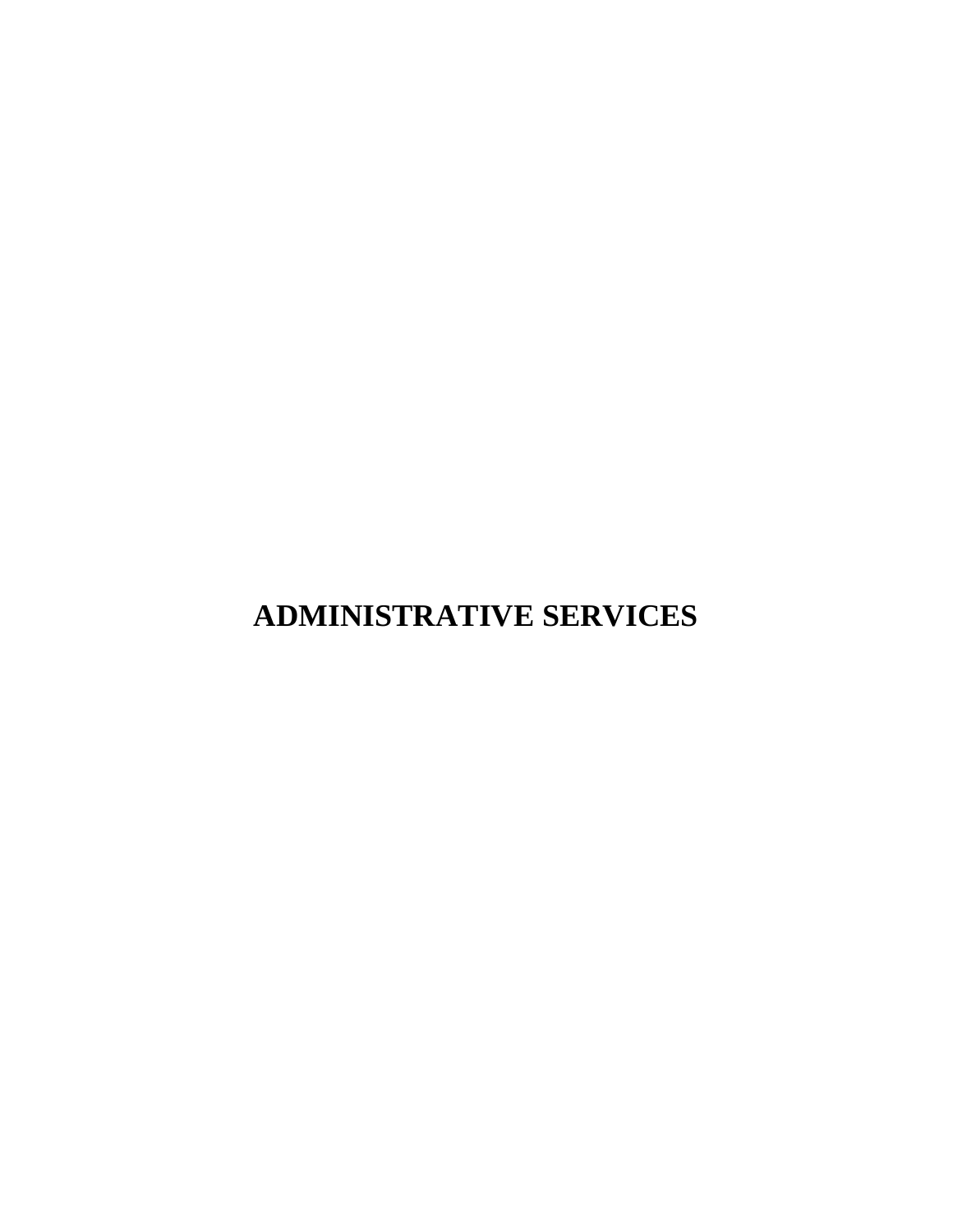#### **SERVICE AREA:** GENERAL GOVERNMENT

## **DEPARTMENT/PROGRAM:** HUMAN RESOURCES

**PROGRAM DESCRIPTION:** In support of County departments, the Human Resources Department provides technical and consultation services in the areas of: legal and regulatory compliance; policy development; recruitment; selection; employment; orientation; separation; employee relations; discipline and grievances; employee recognition; performance management; job classification; compensation; employee communications; training and development; attendance and leave management; Human Resources information systems; and records.

**REVENUE:** Human Resources is funded within the General Fund. Supporting revenue of the General Fund are ad valorem taxes, communications service tax, local business tax, permits and fees, state shared revenue, charges for services, judgments and fines, miscellaneous revenue and transfers from other funds.

| <b>EXPENDITURES:</b> |
|----------------------|
|----------------------|

|                           | <b>Expenditures</b>             |                                 | <b>Budget</b>              |                                   |  |
|---------------------------|---------------------------------|---------------------------------|----------------------------|-----------------------------------|--|
| Category                  | <b>FY12</b><br><b>Actual</b> \$ | <b>FY13</b><br><b>Actual</b> \$ | <b>FY14</b><br>Original \$ | <b>FY15</b><br><b>Approved \$</b> |  |
| <b>Personal Services</b>  | 427,488                         | 431,150                         | 500,648                    | 515,920                           |  |
| <b>Operating Expenses</b> | 45,226                          | 67,893                          | 53,576                     | 59,694                            |  |
| Capital Outlay            | 14,031                          | $\theta$                        | 0                          | 4,000                             |  |
| Other                     | $\theta$                        | 0                               | $\theta$                   | 0                                 |  |
| Total                     | 486,745                         | 499,043                         | 554,224                    | 579,614                           |  |

#### **HISTORICAL STAFFING SUMMARY**:

| <b>Category</b> | <b>FY12</b> | <b>FY13</b> | <b>FY14</b> | <b>FY15</b> |
|-----------------|-------------|-------------|-------------|-------------|
| Full-time       |             |             |             |             |
| Part-Time       |             |             |             |             |
| Relief          |             |             |             |             |
| Total           |             |             |             |             |

#### **MAJOR ACCOMPLISHMENTS LAST YEAR**:

- $\triangleright$  Provided over 2800 hours of training, including providing computer based Prohibited Harassment refresher training to all employees.
- $\triangleright$  Spearheaded the creation of the County's fraud response policy.
- Increased participation of the Recognition Program (PRIDE/HERO Awards) almost 300%.
- $\triangleright$  Coordinated and hosted state required Ethics training for public officials from over 15 local governmental agencies.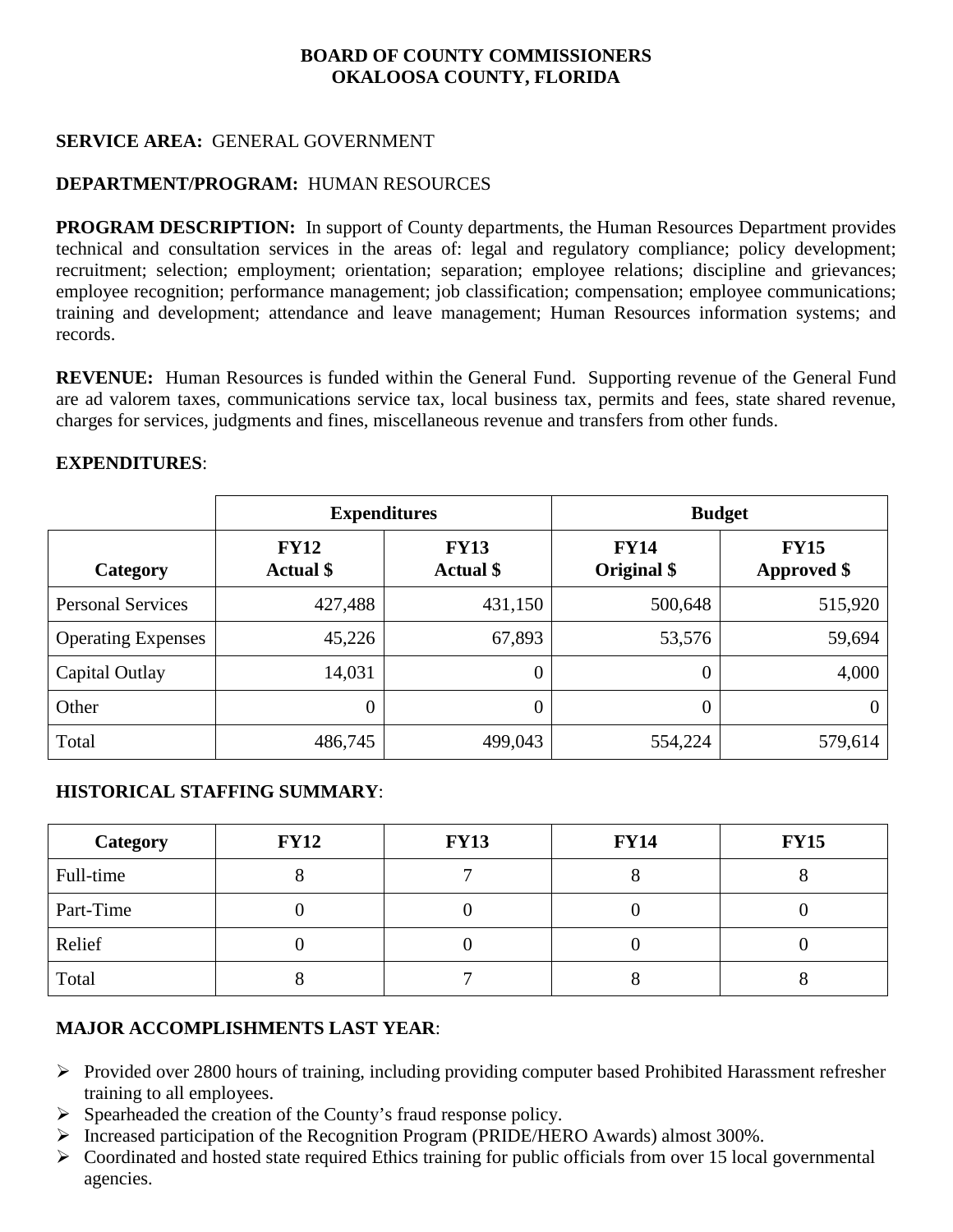$\triangleright$  Received a 100% compliance rating during an audit conducted by the Florida Department of Law Enforcement for handling highly regulated electronic fingerprints and criminal history records.

**PROGRAM GOAL:** As an internal support service, Human Resources develops and administers programs, policies and procedures that enhance organizational effectiveness; ensures quality recruitment, retention, training, and development of employees; and provides practical and effective solutions to workplace challenges.

# **KEY OBJECTIVES**:

- 1. Establish staffing strategies and initiatives that meet organizational objectives by attracting and retaining a well-qualified, high-performance, diverse workforce.
- 2. Provide technical and advisory assistance to managers within the organization regarding staffing, compensation, discipline and employee relations issues.
- 3. Establish and maintain a systematic, cost-effective program of development for managers, supervisors and employees.
- 4. Maintain organizational compliance with employment laws and county policies.
- 5. Administration of Human Resource functions.

|                   | <b>Performance Measures</b>                                                 | <b>Actual</b><br><b>FY12/13</b> | <b>Estimated</b><br><b>FY13/14</b> | <b>Adopted</b><br><b>FY14/15</b> |
|-------------------|-----------------------------------------------------------------------------|---------------------------------|------------------------------------|----------------------------------|
|                   | Total number of FTE's in Government (FY)                                    | 743                             | 755                                | 777                              |
| Inqui             | Total FTE's for Human Resources Department (FY)                             | 7                               | 8                                  | 8                                |
|                   | Total employee compensation (salary) (FY)                                   | \$25,179,753                    | \$26,875,851                       | \$29,962,702                     |
|                   | Number of requisitions during period (FY)                                   | 149                             | 132                                | 132                              |
|                   | Number of Disciplinary Action (FY)                                          | 30                              | 14                                 | 14                               |
| putput            | Total number of employee drug tests (FY)                                    | 487                             | 479                                | 479                              |
|                   | Number of employees receiving tuition reimbursement (FY)                    | 8                               | 4                                  | 4                                |
|                   | Total employee turnover rate (FY)                                           | 13%                             | 8.9%                               | 8.9%                             |
|                   | Compensation (salary) cost per FTE (FY)                                     | \$33,889.30                     | \$35,597.15                        | \$38,562.04                      |
| <b>Efficiency</b> | Number of qualified applicants per requisition (FY)                         | 28                              | 27                                 | 27                               |
|                   | HR FTE Ratio (FY)                                                           | 106:1                           | 94:1                               | 97:1                             |
|                   | Average number of days to fill a position (FY)                              | 54                              | 57                                 | 54                               |
|                   | Number of employees who left prior to one year of service<br>(FY)           | 38                              | 20                                 | 20                               |
| Effectiveness     | Percentage of trainees rating the programs as satisfactory or<br>above (FY) | 99%                             | 99%                                | 99%                              |
|                   | Number of promotions (FY)                                                   | 36                              | 35                                 | 35                               |

# **PERFORMANCE MEASURES**: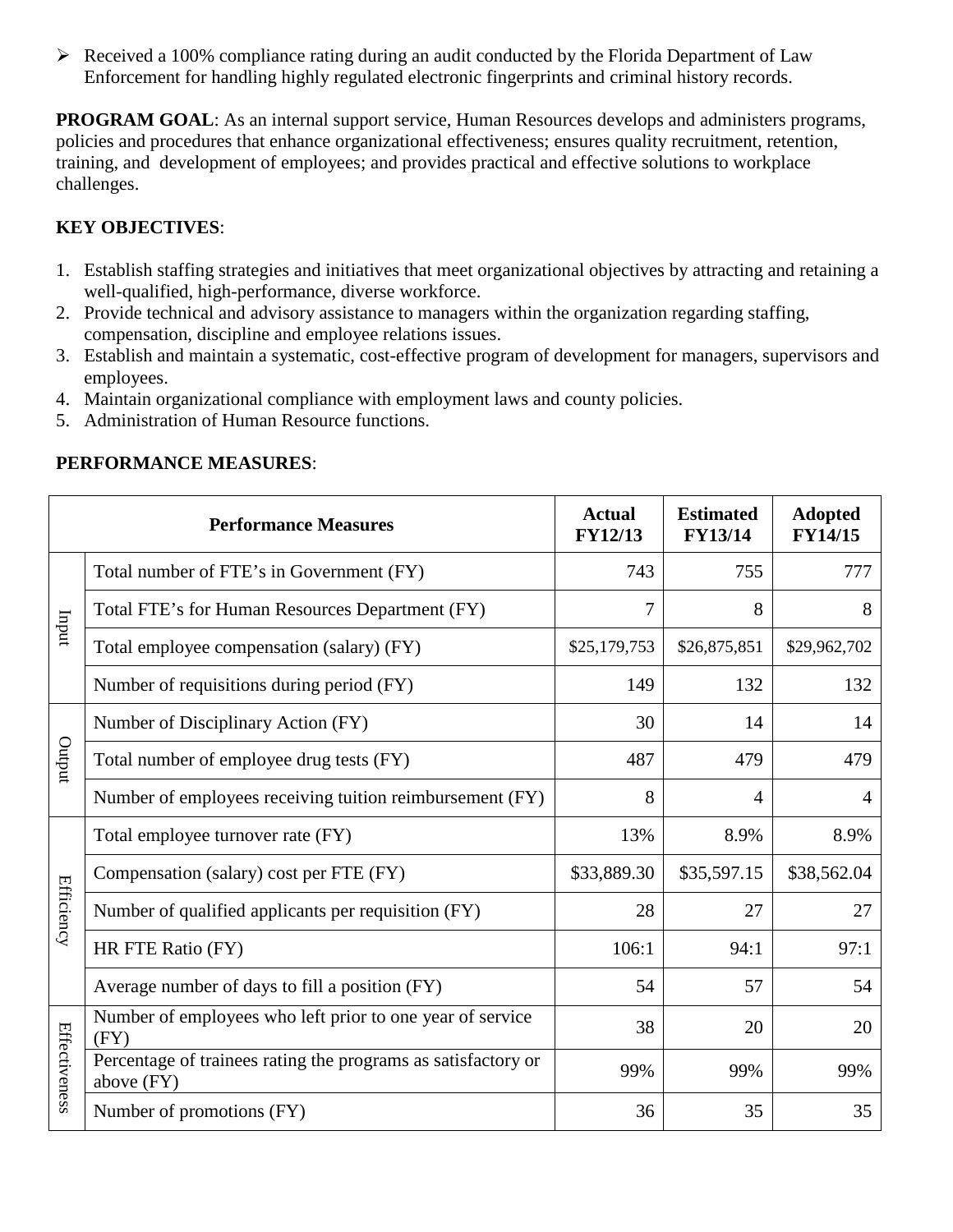#### **SERVICE AREA: GENERAL GOVERNMENT**

#### **DEPARTMENT/PROGRAM: PURCHASING DEPARTMENT**

**PROGRAM DESCRIPTION:** The Purchasing Department acquires goods and services in a timely and efficient manner and at the best prices available, ensures inventory control for all County property and manages all County Contracts & Leases.

**REVENUE:** Purchasing is funded within the General Fund. Supporting revenue of the General Fund are ad valorem taxes, communications service tax, local business tax, permits and fees, state shared revenue, charges for services, judgments and fines, proceeds from surplus sales, miscellaneous revenue and transfers from other funds.

#### **EXPENDITURES**:

|                           | <b>Expenditures</b>             |                                 | <b>Budget</b>              |                                   |
|---------------------------|---------------------------------|---------------------------------|----------------------------|-----------------------------------|
| Category                  | <b>FY12</b><br><b>Actual</b> \$ | <b>FY13</b><br><b>Actual</b> \$ | <b>FY14</b><br>Original \$ | <b>FY15</b><br><b>Approved</b> \$ |
| <b>Personal Services</b>  | 326,133                         | 330,232                         | 389,006                    | 375,852                           |
| <b>Operating Expenses</b> | 21,980                          | 27,690                          | 18,540                     | 69,690                            |
| Capital Outlay            | $\overline{0}$                  | 0                               | 0                          | 0                                 |
| Other                     | $\overline{0}$                  | 0                               | 0                          | 0                                 |
| Total                     | 348,113                         | 357,922                         | 407,546                    | 445,542                           |

#### **HISTORICAL STAFFING SUMMARY**:

| Category  | <b>FY12</b> | <b>FY13</b> | <b>FY14</b> | <b>FY15</b> |
|-----------|-------------|-------------|-------------|-------------|
| Full-time | v           |             | U           |             |
| Part-Time |             |             |             |             |
| Relief    |             |             |             |             |
| Total     |             |             |             |             |

#### **MAJOR ACCOMPLISHMENTS LAST YEAR**:

- Processed purchasing dollar volume of  $$12,179,740$ .
- Managed the Purchasing Card Program and continued the utilization of the "e-payables." Total card purchase dollar amount \$2,907,281. This has resulted in the largest rebate check to date \$49,839.01.
- Managed 646 contracts and 172 leases with on-line access to County staff and the public.
- $\triangleright$  Managed 64 formal bids for goods and services.
- Inventoried 7,028 fixed assets for all departments with a value of  $$67,549,178$ .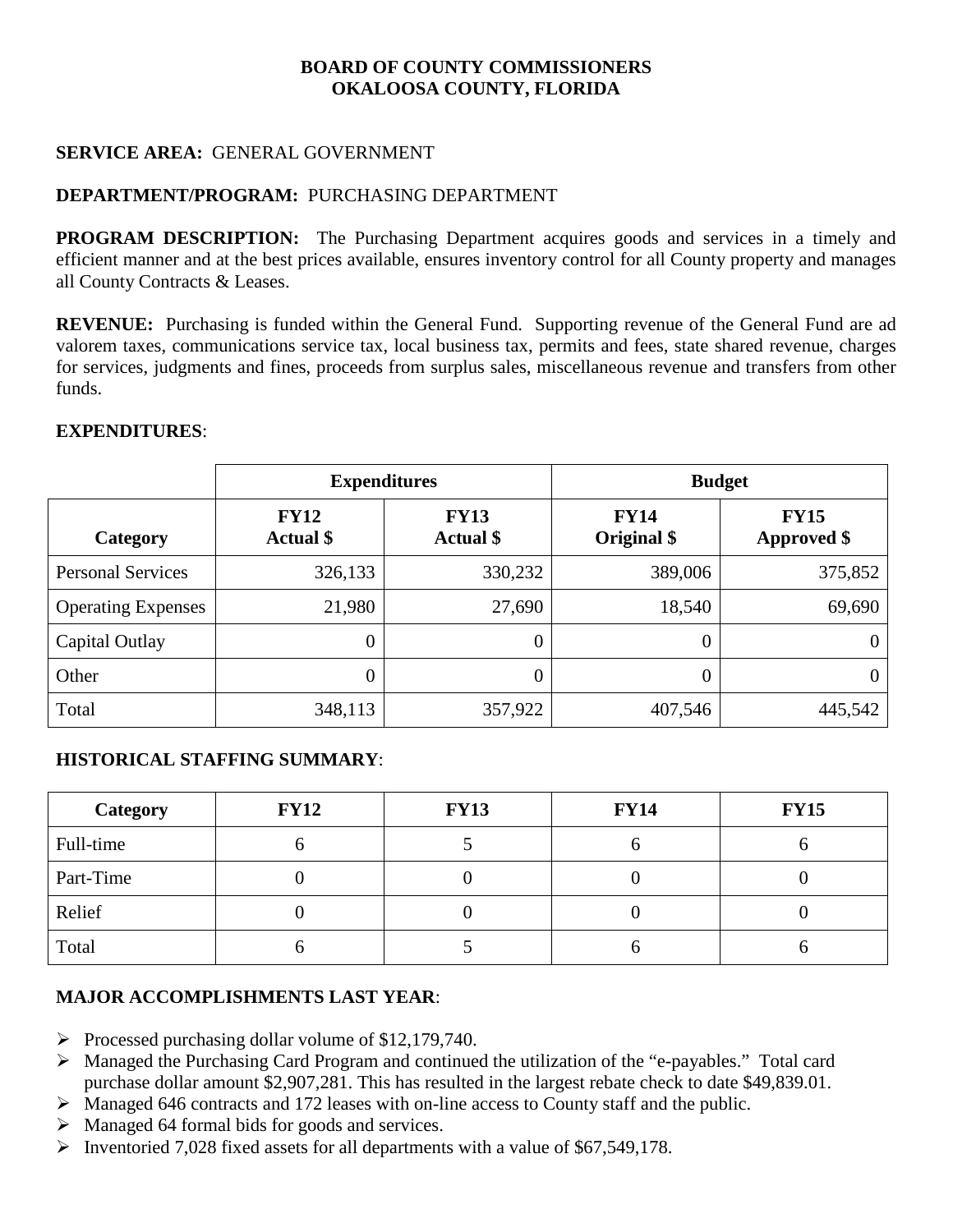- Managed on-line surplus auctions which maximized our proceeds return to over \$100,000. Previous yearly surplus proceeds have produced an average of \$8000.
- Participated in Central Gulf Coast Chapter of National Institute of Governmental Purchasing (NIGP) Annual Reverse Trade Show
- Currently working on one project for Eglin AFB which will result in payments into the General Fund of \$8,226.96.

**PROGRAM GOAL:** To provide a centralized source of procurement for the departments of Okaloosa County in a cost effective method, to coordinate annual inventory of Fixed Assets as required by State Statutes and to assist all departments with Contracts & Leases.

# **KEY OBJECTIVES**:

- 1. Ensure all purchasing functions comply with County, State and Federal requirements.
- 2. Ensure that all activities are handled in an ethically correct manner.
- 3. Provide support to all County departments, Finance, County Administrative Staff, Commissioners and Taxpayers.
- 4. Maintain open records for review by the citizens of Okaloosa County.
- 5. Process all requests for goods and services in a timely manner and ensure best pricing is obtained.
- 6. Coordinate in an efficient manner all contract and lease negotiations.
- 7. Schedule and facilitate annual inventory of all County property valued at over \$1,000.
- 8. Promote professional development of staff through certification in the field of procurement.

# **PERFORMANCE MEASURES**:

| <b>Performance Measures</b>                                         | <b>Estimated</b><br><b>FY12/13</b> | Actual<br><b>FY13/14</b> | <b>Estimated</b><br><b>FY14/15</b> |
|---------------------------------------------------------------------|------------------------------------|--------------------------|------------------------------------|
| # of Purchase Orders issued                                         | 3,100                              | 2,150                    | 2,100                              |
| \$ Amount of Purchase Orders Issued                                 | 22,500,000                         | 12,179,740               | 13,000,000                         |
| # of Bids Issued                                                    | 56                                 | 68                       | 75                                 |
| <b>Purchasing Card Volume</b>                                       | 4,000,000                          | 3,559,930                | 4,000,000                          |
| <b>Purchasing Card Rebate</b>                                       | 32,000                             | 49,839.01                | 60,000                             |
| # of Employees Trained (CC, Logistics POD,<br>Purchasing Workshops) | 130                                | 230                      | 150                                |
| Value of Fixed Assets                                               | 60,280,327                         | 63,764,140               | 67,549,178                         |
| Completed Annual Inventory – Number of Fixed<br>Assets              | 6,332                              | 6,595                    | 7,028                              |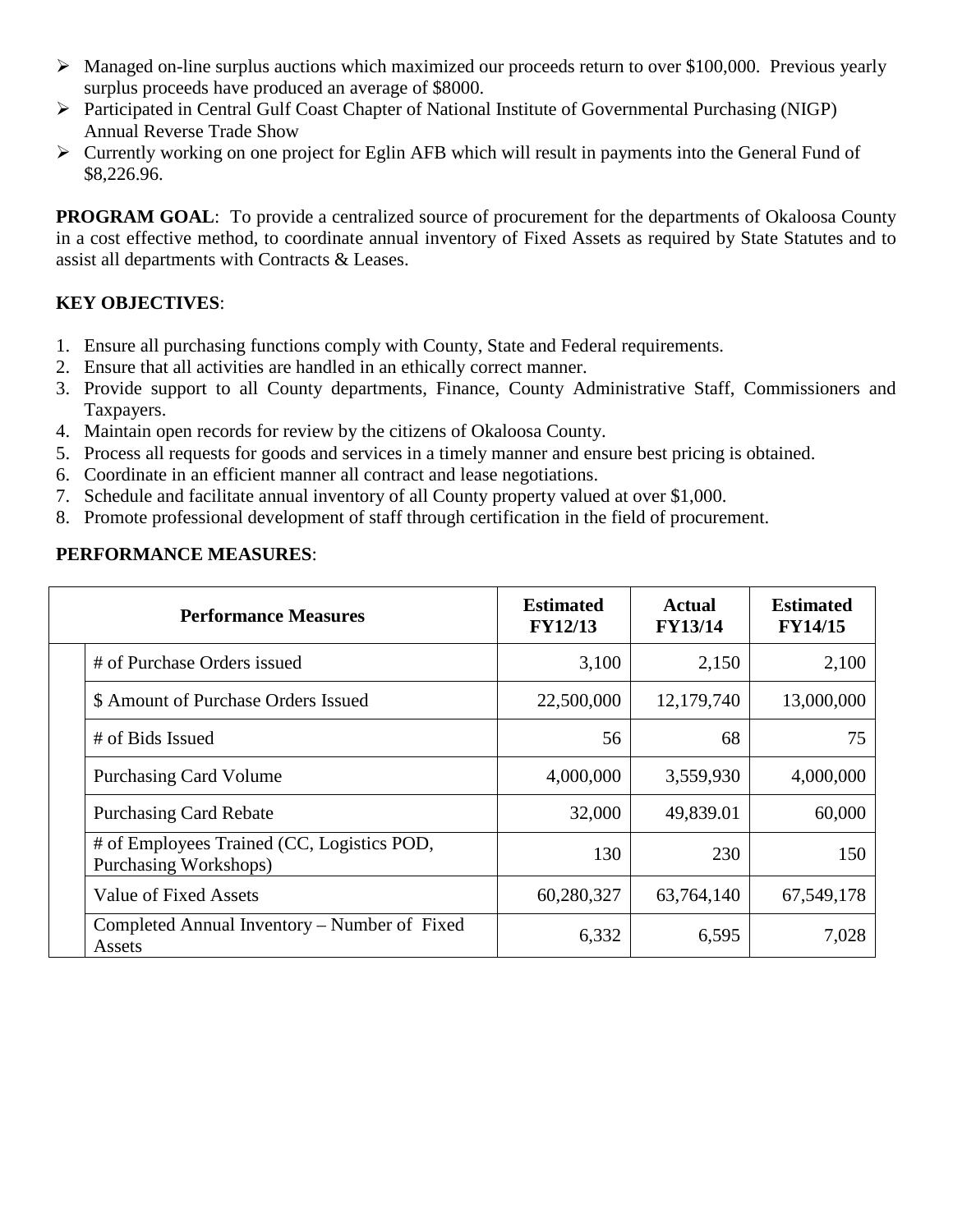#### **SERVICE AREA:** ECONOMIC ENVIRONMENT

#### **DEPARTMENT/PROGRAM:** VETERANS SERVICES

**PROGRAM DESCRIPTION:** To advise, assist and council veterans and their dependents in obtaining maximum benefits from the Department of Veterans Affairs which they are entitled as a result of their military service.

**REVENUE:** Veterans Services is funded within the General Fund. Supporting revenue of the General Fund are ad valorem taxes, communications service tax, local business tax, permits and fees, state shared revenue, charges for services, judgments and fines, miscellaneous revenue and transfers from other funds.

#### **EXPENDITURES**:

|                           | <b>Expenditures</b>                                                |         | <b>Budget</b>              |                                   |  |
|---------------------------|--------------------------------------------------------------------|---------|----------------------------|-----------------------------------|--|
| Category                  | <b>FY12</b><br><b>FY13</b><br><b>Actual</b> \$<br><b>Actual</b> \$ |         | <b>FY14</b><br>Original \$ | <b>FY15</b><br><b>Approved</b> \$ |  |
| <b>Personal Services</b>  | 129,945                                                            | 132,552 | 143,065                    | 153,183                           |  |
| <b>Operating Expenses</b> | 9,647                                                              | 9,085   | 8,651                      | 8,276                             |  |
| Capital Outlay            | $\overline{0}$                                                     | 0       | $\boldsymbol{0}$           | 5,500                             |  |
| Other                     | $\overline{0}$                                                     | 0       | 0                          | 0                                 |  |
| Total                     | 139,592                                                            | 141,637 | 151,716                    | 166,959                           |  |

#### **HISTORICAL STAFFING SUMMARY**:

| Category  | <b>FY12</b> | <b>FY13</b> | <b>FY14</b> | <b>FY15</b> |
|-----------|-------------|-------------|-------------|-------------|
| Full-time |             |             |             |             |
| Part-Time |             |             |             |             |
| Relief    |             |             |             |             |
| Total     |             |             |             |             |

#### **MAJOR ACCOMPLISHMENTS LAST YEAR**:

- $\triangleright$  Updated office procedures to ensure services offered maximized use of available personnel, especially during months of staff shortage. The use of technology to access Dept of Veterans Affairs records played a major role in meeting the needs of those we serve.
- $\triangleright$  Increased the number of ready to-rate claims filed with the Dept of Veterans Affairs on behalf of area veterans and other claimants by 90% over the previous year.
- $\triangleright$  Provide timely response to requests from the County Property Appraisals Office for verification of the "combat" status of Disabled Veterans for homestead exemption purposes.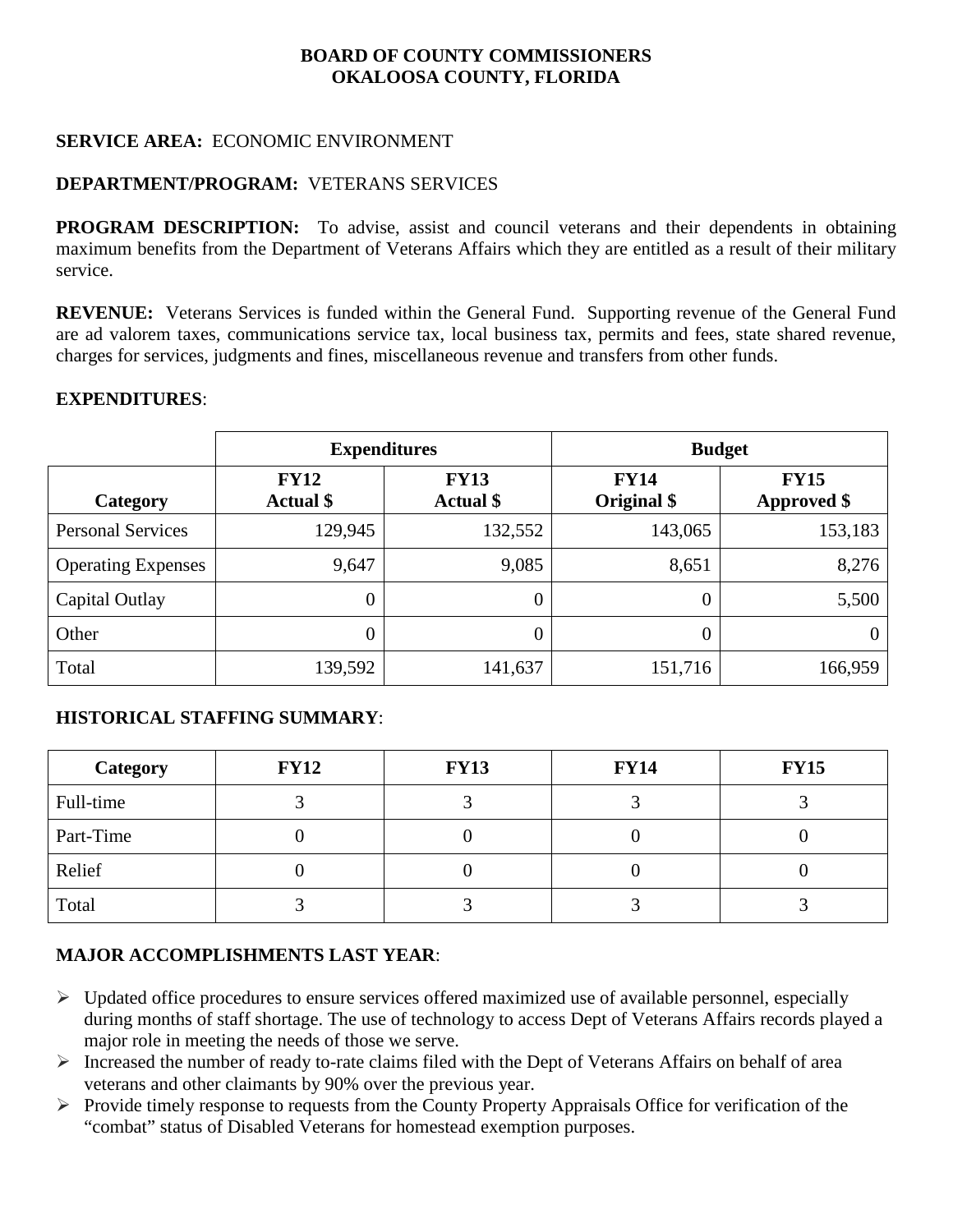- $\triangleright$  Interfaced with the Okaloosa County Inmate Population Manager, Okaloosa County Vet Court's Coordinator and the VA's Justice Outreach Coordinator to provide appropriate assistance to eligible incarcerated veterans for Veteran's Court and other VA specific programs.
- Created a symbiotic relationship with other local VA and State Agencies to ensure all client needs are met in a timely manner.
- $\triangleright$  Enhanced outreach procedures by improving training and workshops with Assisted Living Facilities, Health and Rehabilitation Facilities (Nursing Homes) and Home Health Care Agencies Staff. These procedures ensure that timely claims are filed to obtain financial assistance for those who qualify.
- $\triangleright$  Scheduled and coordinated transportation for 195 veterans to the Pensacola VA Medical Facility. This program is successful due to coordination with volunteer van drivers.

**PROGRAM GOAL:** The Okaloosa County Veterans Affairs Department is to assist all former, present and future members of the United States Armed Forces and their dependents in preparing claims for and securing compensation, pension, educational and other benefits or privileges to which they may be entitled under Federal and State Laws or Regulations by reason of their military service. The offices coordinate and disseminate information on federal, state, county and private veterans' programs and benefits.

# **KEY OBJECTIVES**:

- $\triangleright$  To effectively and efficiently respond to all client requests
- $\triangleright$  Serve all veterans/dependents including shut-ins, assisted care facilities, incarcerated & homeless veterans
- $\triangleright$  To maintain an acceptable dollar return to the County from claims submitted for Federal and State benefits
- $\triangleright$  Maintain client support and ensure critical needs are met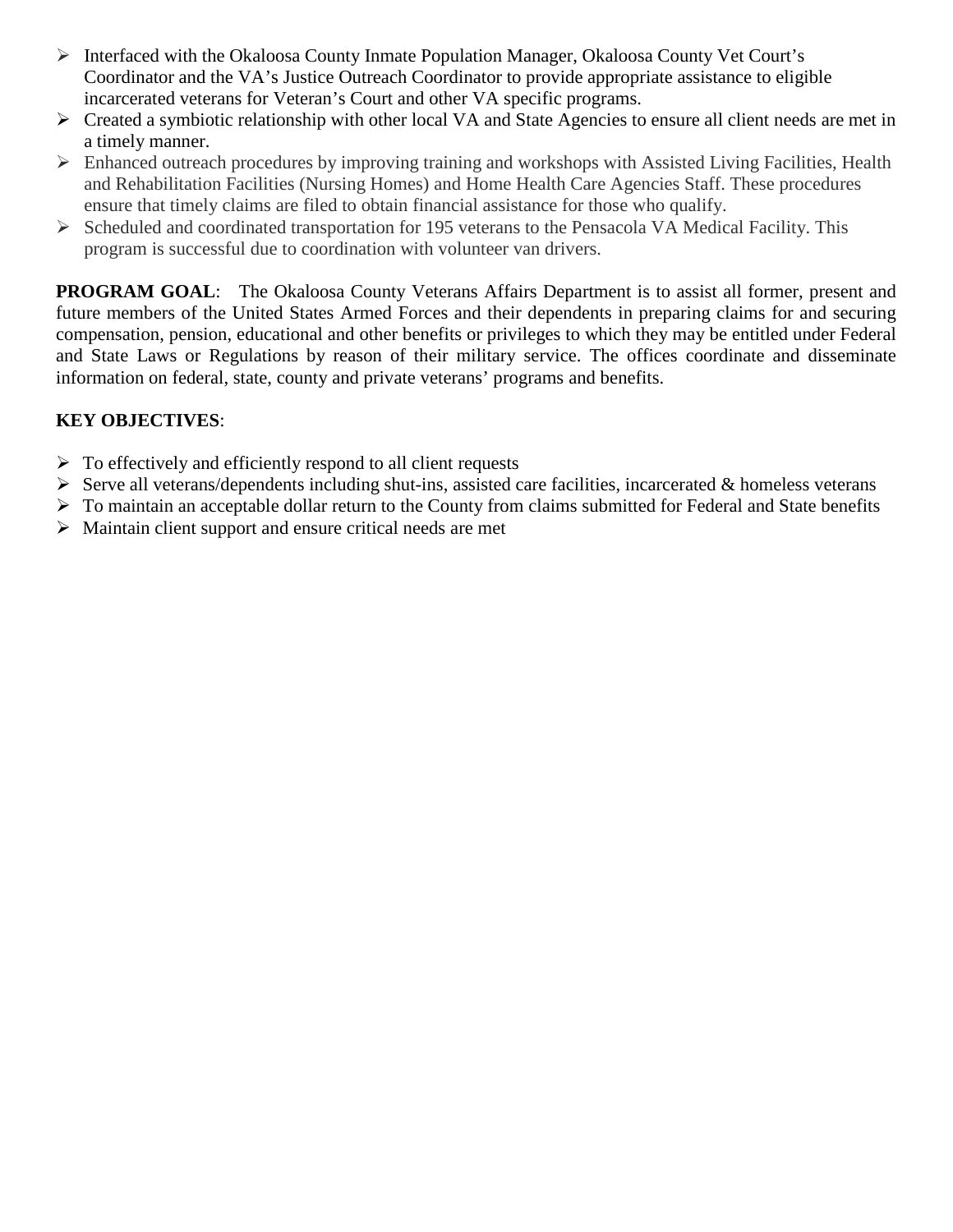# **PERFORMANCE MEASURES**:

|              | <b>Performance Measures</b>                                                                                                         | <b>Actual</b><br>FY 12/13 | <b>Estimated</b><br>FY 13/14 | <b>Adopted</b><br>FY 14/15 |
|--------------|-------------------------------------------------------------------------------------------------------------------------------------|---------------------------|------------------------------|----------------------------|
|              | Number of Full-Time Positions                                                                                                       | 3                         | 3                            | 3                          |
| Inqui        | <b>Personnel Services</b>                                                                                                           | 129,409                   | 143,065                      |                            |
|              | <b>Operating Expenditures</b>                                                                                                       | 9,859                     | 8,651                        |                            |
|              | Number of Client Contacts (in-offices, phones, email)                                                                               | 9,209                     | $^{2}8000$                   | 10,000                     |
| putput       | Number of outreach contacts including shut-ins, assisted<br>care facilities, incarcerated, homeless veterans & veteran<br>briefings | 230                       | 110                          | 250                        |
|              | Number of Veterans in Okaloosa County <sup>1</sup>                                                                                  | 31,890                    | 32,208                       | 32,468                     |
|              | Percentage of claims filed in office with one-on-one<br>counseling with veterans and/or dependents                                  | 96%                       | 98%                          | 98%                        |
| Efficiency   | Percentage of claims filed with one-on-one counseling<br>though outreach visits                                                     | 3%                        | 1%                           | 1.5%                       |
|              | Percentage of claims initiated via other means (mail, fax,<br>computer)                                                             | 1%                        | 1%                           | .5%                        |
| Effectivenes | Client award for approved claims                                                                                                    | \$8,405,000               | \$8,000,000                  | \$9,500,000                |
|              | Days for outreach                                                                                                                   | 53                        | 35                           | 50                         |

\***NOTE**: 1 Veteran population estimates, as of September 30, 2013, are produced by the VA Office of the Actuary (VetPop 2011). <sup>2</sup> Anticipated reduction in numbers anticipated due to Staff shortage for 8 months.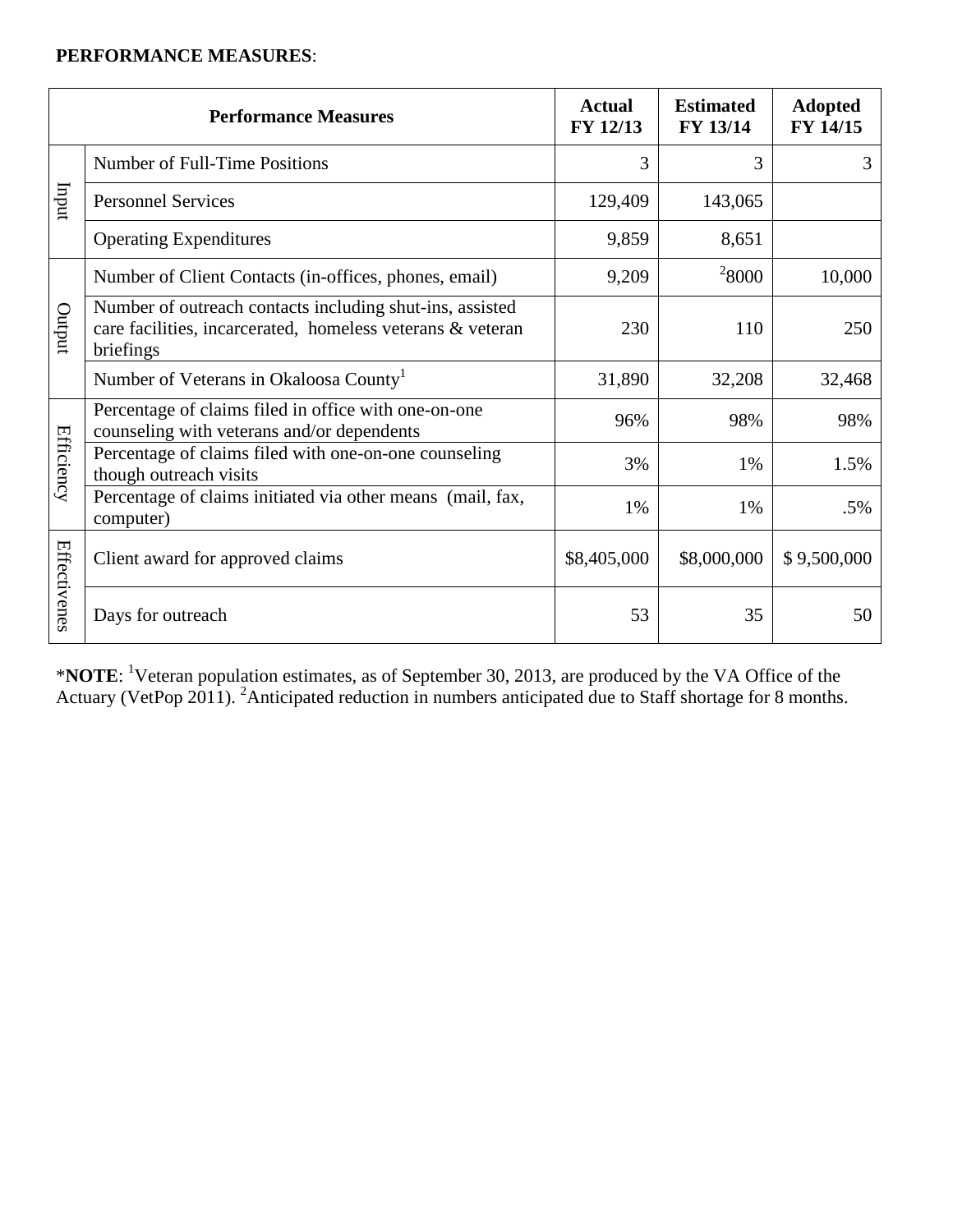#### **SERVICE AREA:** GENERAL GOVERNMENT

## **DEPARTMENT/PROGRAM:** RISK MANAGEMENT / SELF – INSURANCE FUND

**PROGRAM DESCRIPTION:** The Risk Management Department is responsible for the safety of employees, and the conservation of the physical and financial assets of the Board of County Commissioners, the Clerk of Court, the Tax Collector, the Property Appraiser, and the Supervisor of Elections. Our major activities include administration of the Self-Insurance Fund; including general liability, workers' compensation, auto and property insurance, the Employee Benefit Program, Contract Review, Public Records Requests and Claim Management. In addition, we act as Coordinator of the Americans with Disabilities Act (ADA) for the County.

**REVENUE:** Risk Management is an internal service fund. Supporting revenue are charges for services to County user departments and Constitutional Officers participating in the program.

#### **EXPENDITURES**:

#### RISK MANAGEMENT ADMINISTRATION

|                           |                                 | <b>Expenditures</b>             | <b>Budget</b>              |                                   |  |
|---------------------------|---------------------------------|---------------------------------|----------------------------|-----------------------------------|--|
| Category                  | <b>FY12</b><br><b>Actual</b> \$ | <b>FY13</b><br><b>Actual</b> \$ | <b>FY14</b><br>Original \$ | <b>FY15</b><br><b>Approved \$</b> |  |
| <b>Personal Services</b>  | 180,571                         | 200,025                         | 195,335                    | 204,505                           |  |
| <b>Operating Expenses</b> | 8,917                           | 7,255                           | 13,333                     | 14,587                            |  |
| Capital Outlay            | $\theta$                        | $\overline{0}$                  | 5,770                      | 1,000                             |  |
| <b>Interfund Transfer</b> | $\overline{0}$                  | $\overline{0}$                  | 1,433,000                  | 880,000                           |  |
| Reserves                  | $\overline{0}$                  | $\overline{0}$                  | 1,081,014                  | 1,711,968                         |  |
| Total                     | 189,488                         | 207,280                         | 2,728,452                  | 2,812,060                         |  |

#### SELF INSURANCE

|                           | <b>Expenditures</b>             |                                 | <b>Budget</b>              |                                   |  |
|---------------------------|---------------------------------|---------------------------------|----------------------------|-----------------------------------|--|
| Category                  | <b>FY12</b><br><b>Actual</b> \$ | <b>FY13</b><br><b>Actual</b> \$ | <b>FY14</b><br>Original \$ | <b>FY15</b><br><b>Approved</b> \$ |  |
| <b>Personal Services</b>  | 1,309,532                       | 564,059                         | 1,250,000                  | 1,000,000                         |  |
| <b>Operating Expenses</b> | 12,120,468                      | 13, 125, 127                    | 12,100,243                 | 11,939,757                        |  |
| Capital Outlay            | $\boldsymbol{0}$                | 0                               | $\boldsymbol{0}$           | 0                                 |  |
| Reserves                  | $\boldsymbol{0}$                | 0                               | $\boldsymbol{0}$           | 0                                 |  |
| Total                     | 13,430,000                      | 13,689,186                      | 13,350,243                 | 12,939,757                        |  |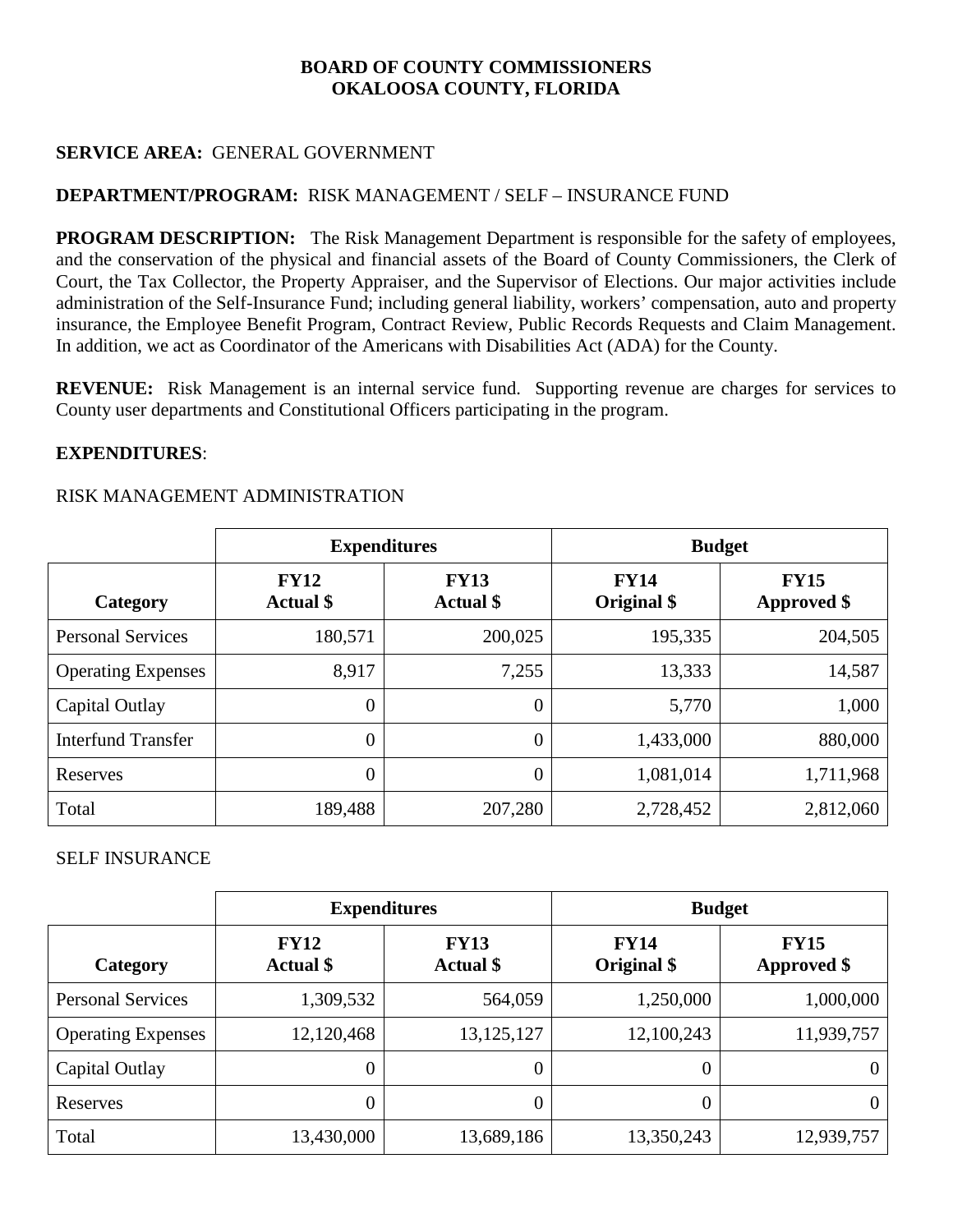# **HISTORICAL STAFFING SUMMARY**:

| Category  | <b>FY12</b> | <b>FY13</b> | <b>FY14</b> | <b>FY15</b> |  |
|-----------|-------------|-------------|-------------|-------------|--|
| Full-time |             |             |             |             |  |
| Part-Time |             |             |             |             |  |
| Relief    |             |             |             |             |  |
| Total     |             |             |             |             |  |

# **MAJOR ACCOMPLISHMENTS LAST YEAR**:

- $\triangleright$  Obtained a health insurance refund of \$1.7 million through the Proshare program.
- Conducted the annual Employee Health Fair where 207 employees participated.

**PROGRAM GOAL:** To provide professional support in the areas of employee health, wellness and safety while protecting County assets through aggressive Workers' Compensation, property, auto and general liability claims management.

# **KEY OBJECTIVES**:

- 1. Plan, organize and coordinate a comprehensive insurance management, accident prevention, and County wide loss control program.
- 2. Act as advisor and consultant to County Management, BCC, Constitutional Officers, directors, managers and supervisors on loss control, insurance, self-insurance, and contract & claims administration.
- 3. Administer the review and processing of all workers' compensation, property, auto, and liability claims.
- 4. Coordinate employee health and wellness functions including employee benefit and employee health fairs.
- 5. Responsible for the County Safety Committee and acts as the County Americans with Disabilities Act (ADA) Coordinator